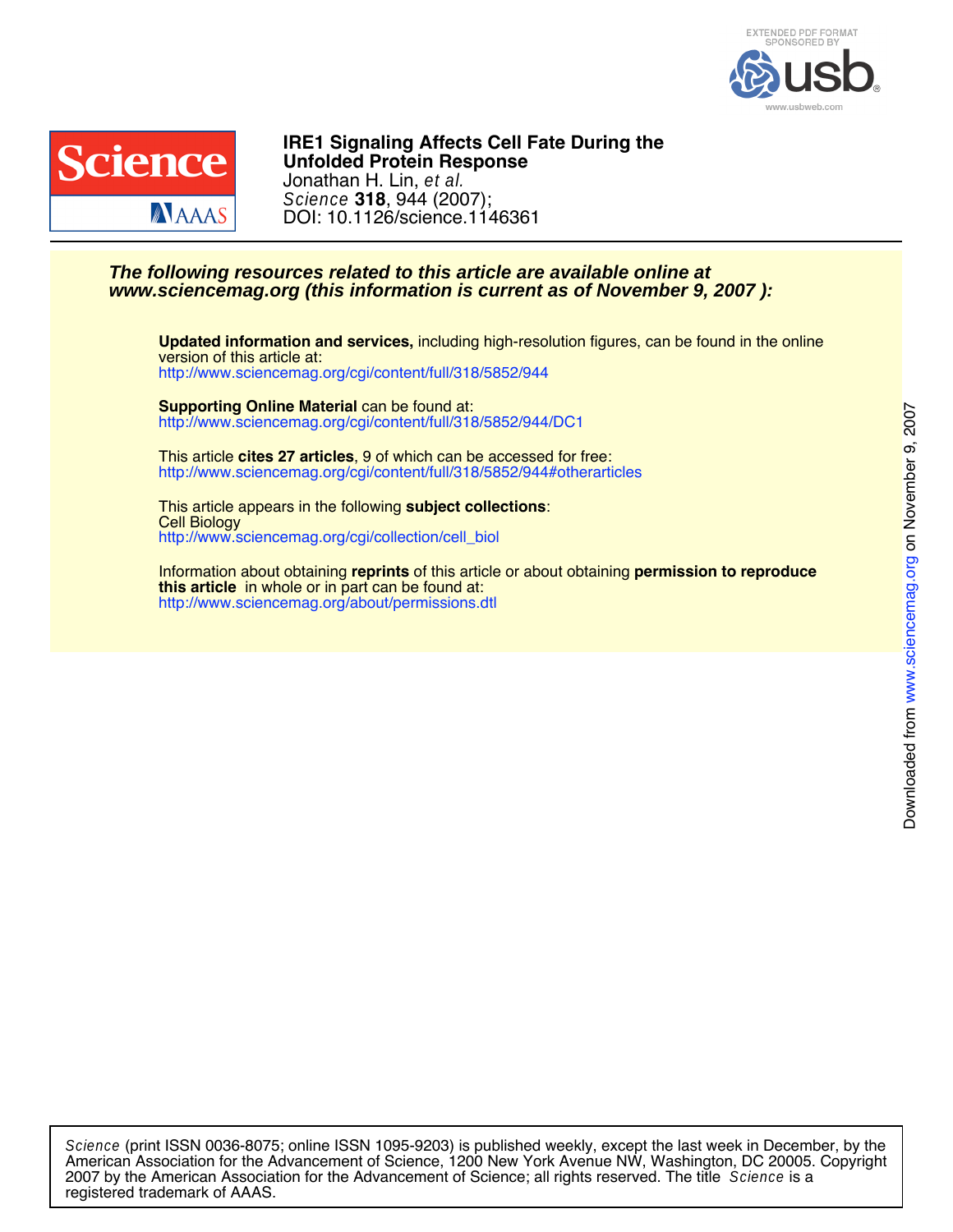# IRE1 Signaling Affects Cell Fate During the Unfolded Protein Response

Jonathan H. Lin,  $1,2,3*$  Han Li,  $1,2$  Douglas Yasumura, <sup>4</sup> Hannah R. Cohen, <sup>2</sup> Chao Zhang,  $1.5$  Barbara Panning, <sup>2</sup> Kevan M. Shokat,  $1.5$ Matthew M. LaVail,<sup>4</sup> Peter Walter<sup>1,2</sup>

### AUTHORS' SUMMARY

**C** reganism health depends on<br>the accuracy of the signals<br>sent and received by constitthe accuracy of the signals sent and received by constituent cells. Proteins, either secreted from the cell or embedded in the plasma membrane to monitor the environment, transmit much of this information. On the basis of these signals, cells make vital decisions when and where to divide, migrate or change shape, differentiate, or die.

Cells have evolved elaborate mechanisms to ensure the accuracy with which proteins are folded and assembled before export or transport to the cell surface. Stringent quality control is imposed by the endoplasmic reticulum (ER), a membrane-bound labyrinth of tubes and sacs, where virtually all plasma membrane and secreted proteins begin their journey to the surface. Only properly folded proteins are allowed to leave the ER; misfolded proteins are degraded. In

this way, cells display or release only high-quality, functional proteins.

To maintain fidelity, the cell needs to fold proteins as they are made, and this system needs to adapt to changing conditions. This feat is achieved by a set of intracellular signaling pathways, collectively termed the "unfolded protein response" (UPR), which senses when the ER has accumulated too many unfolded proteins. The UPR then activates transcription of certain genes that serve to increase the ER's protein folding capacity as needed. UPR signaling can protect cells from such ER stress by expanding the amount of ER in the cell, enhancing the degradation of misfolded proteins, and reducing the synthesis of new proteins. If homeostasis cannot be reestablished, however, UPR signaling eventually induces cell death by apoptosis, an effective means of protecting the organism from rogue cells expressing dysfunctional signaling molecules. How does the UPR switch between these mutually incompatible life and death fates for the cell?

No trigger for ER stress has been identified that selectively elicits only protective responses or only apoptosis. Instead, ER stress activates all UPR signaling pathways, thereby simultaneously producing antagonistic outputs. To address this paradox, we developed assays to examine the molecular behavior of three parallel branches of the UPR—governed by the ER-stress sensors IRE1, PERK, and ATF6, respectively—in human cells exposed to persistent, pharmacologically induced ER stress. As expected, all three branches were activated upon induction of ER stress but, unexpectedly, the behavior of individual signaling pathways varied markedly with time after the onset of stress. The responses set in motion via IRE1 quickly attenuated within 8 hours despite the persistence of the stress; the ATF6 responses showed somewhat delayed attenuation (see figure). By contrast, the responses mediated by



The unfolded protein response. Accumulation of misfolded proteins (ER stress) triggers both cell protective and cell death responses, but with different time courses.

PERK persisted under prolonged ER stress and were still evident 30 hours after stress onset.

These findings suggested that the varied time courses of the individual UPR branches influence the cell's ultimate fate in response to ER stress. To test this, we developed a chemical-genetic strategy to control IRE1 and its downstream targets, independent of ER stress. We created isogenic human cells that expressed an artificial, drug-inducible mutant IRE1, which allowed us to sustain prolonged IRE1 signaling in the face of persistent ER stress. Cell survival was significantly enhanced under these conditions, demonstrating that the termination of IRE1 activity is an important factor in allowing cell death after UPR activation.

Last, we found similar time-related switches in the endpoint of the UPR (from cell protection to apoptosis) in

animal models of a heritable degenerative proteinopathy—retinitis pigmentosa—where photoreceptor cells die as a result of the expression of misfolded rhodopsin molecules, leading to blindness. Our findings thus provide a molecular rationale for how cells control whether to live or die when confronted with ER stress.

Pressing next questions include identifying the mechanisms by which different UPR branches can be selectively controlled. Phosphatases modulate PERK branch activity (1) and could also influence IRE1 signaling. Other transcriptional, translational, and posttranslational regulatory mechanisms may also contribute. Furthermore, different cell types may tailor the UPR for their own needs. Which parts of the model apply to all cells and which are tailored to allow different cell types to "dial-in" physiologically appropriate tolerance levels to ER stress? Do tissues with inherently different IRE1, ATF6, or PERK activities display greater or lesser resistance to cell death upon induction of ER stress? In addition to transcriptional output of the UPR branches, direct protein-protein interactions may also contribute to the control of apoptosis. Mammalian IRE1, for example, associates with the apoptosisregulating BCL-2 protein family members BAK and BAX (2). IRE1 signaling activates the JNK pathway, possibly by directly phosphorylating downstream targets (3). Finally, the association of ER stress with diverse human diseases—cancer, diabetes, proteinopathies, and viral infections raises the possibility of altering pathogenesis by manipulating the UPR.

#### Summary References

- 1. I. Novoa, H. Zeng, H. P. Harding, D. Ron, J. Cell Biol. 153, 1011 (2001).
- 2. C. Hetz et al., Science 312, 572 (2006).
- 3. F. Urano et al., Science 287, 664 (2000).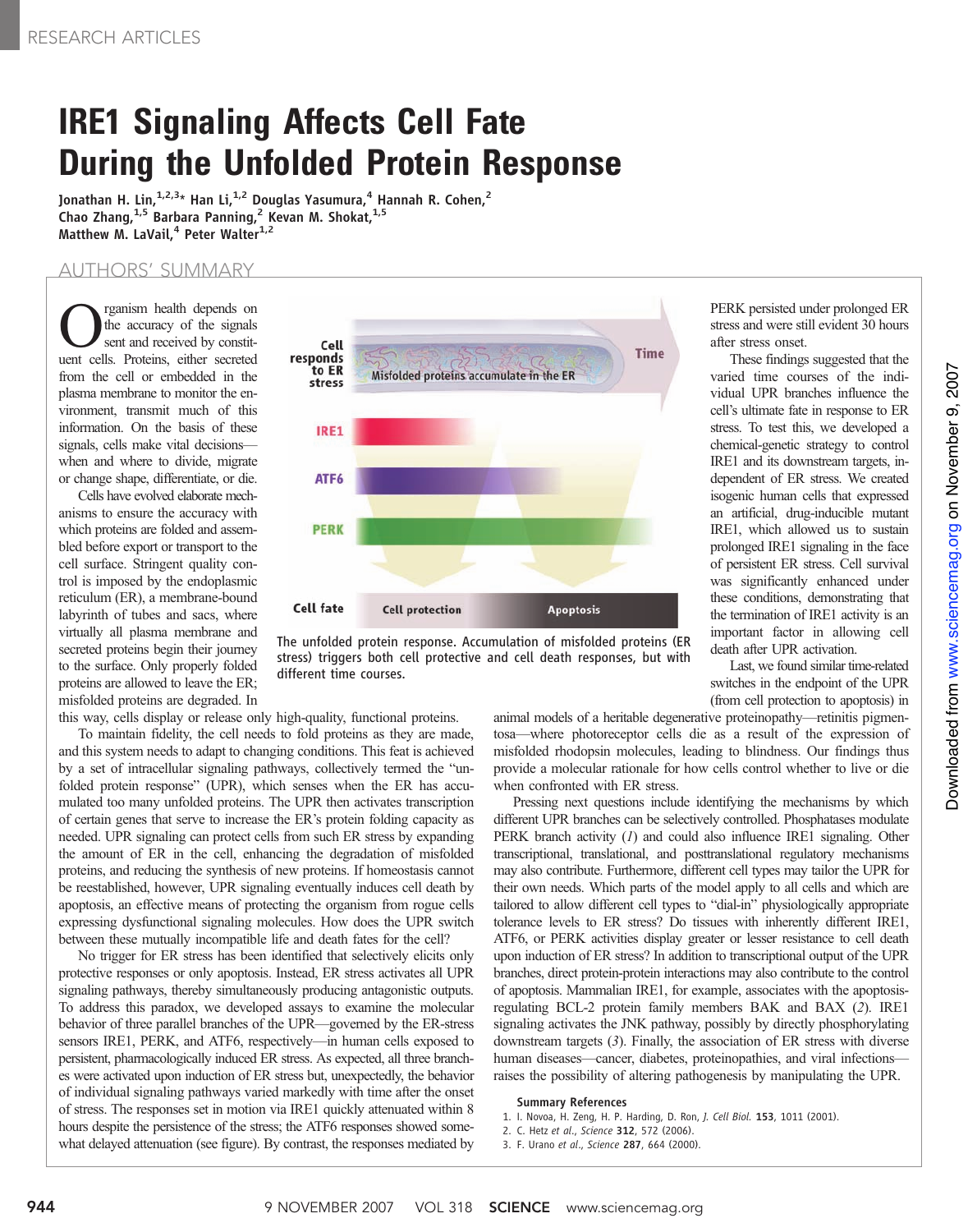## FULL-LENGTH ARTICLE

Endoplasmic reticulum (ER) stress activates a set of signaling pathways, collectively termed the unfolded protein response (UPR). The three UPR branches (IRE1, PERK, and ATF6) promote cell survival by reducing misfolded protein levels. UPR signaling also promotes apoptotic cell death if ER stress is not alleviated. How the UPR integrates its cytoprotective and proapoptotic outputs to select between life or death cell fates is unknown. We found that IRE1 and ATF6 activities were attenuated by persistent ER stress in human cells. By contrast, PERK signaling, including translational inhibition and proapoptotic transcription regulator Chop induction, was maintained. When IRE1 activity was sustained artificially, cell survival was enhanced, suggesting a causal link between the duration of UPR branch signaling and life or death cell fate after ER stress. Key findings from our studies in cell culture were recapitulated in photoreceptors expressing mutant rhodopsin in animal models of retinitis pigmentosa.

The UPR comprises a set of signaling path-<br>ways that collectively adjust the cell's ER<br>protein folding capacity according to need. ways that collectively adjust the cell's ER protein folding capacity according to need. As such, UPR signaling reestablishes homeostasis in the face of changing developmental and environmental conditions, thereby preserving ER protein folding fidelity. Upon unmitigated ER stress, the UPR also triggers apoptosis. Thus, rather than produce misfolded or malfunctioning proteins, cells are eliminated, perhaps to protect the organism from rogue cells that do not receive or relay signals properly.

Physiologic or pathologic processes that create an imbalance between protein folding load and capacity induce the UPR through ER-resident transmembrane proteins—IRE1, PERK, and ATF6—that act as sensors in the ER lumen and transmit the information to the rest of the cell  $(I)$ . IRE1 is a transmembrane kinase/endoribonuclease (RNAse) that, upon activation, initiates the nonconventional splicing of Xbp-1 mRNA (2, 3). Spliced Xbp-1 mRNA encodes a transcription activator that drives transcription of genes such as ER chaperones, whose products directly participate in ER protein folding (4). PERK is a transmembrane kinase that phosphorylates the eukaryotic translation initiation factor 2 subunit  $\alpha$  (eIF2 $\alpha$ ), thereby reducing protein synthesis and counteracting ER protein overload  $(5)$ . eIF2 $\alpha$  phosphorylation also allows the selective translation of some mRNAs that contain small open reading frames in their 5′ untranslated regions, thereby leading to the production of transcription activators such as ATF4 (6). ATF6 is a transcription factor that is made initially as an ER-resident transmembrane protein. Upon protein misfolding, the ATF6 cytoplasmic domain (ATF6f) is liberated from its membrane anchor by regulated proteolysis

\*To whom correspondence should be addressed. E-mail: Jonathan.Lin@ucsf.edu

(7, 8). The transcription factors thus produced (i.e., XBP1, ATF4, and ATF6f) collaborate to activate UPR target genes, thereby controlling the cell's response to ER stress.

Genetic studies have begun to assign cytoprotective or proapoptotic functions to individual UPR target genes. For instance, expression of the ER chaperone BiP protects cells from ER stress (9), whereas CHOP, a B-ZIP transcription factor induced by the PERK branch of the UPR, promotes cell death (10). Paradoxically, all known ER stresses simultaneously elicit protective and toxic outputs from the UPR, and it has remained unclear how the UPR integrates these opposing outputs to arrive at a life or death decision.

IRE1 signaling is attenuated during persistent ER stress. To determine the activation status of IRE1 after ER stress, we examined Xbp-1 mRNA splicing by reverse transcription polymerase chain reaction (RT-PCR) in human embryonic kidney (HEK) 293 cells (Fig. 1A). We observed the appearance of spliced Xbp-1 mRNA after treating the cells with tunicamycin or thapsigargin: agents that elicit ER stress by blocking N-linked glycosylation or inhibiting the ER  $Ca^{2+}$  pump, respectively (Fig. 1B). Unexpectedly, we found a strong diminution in Xbp-1 mRNA splicing with prolonged exposure to either drug (Fig. 1B). Consistent with the mRNA splicing data, XBP-1<sup>s</sup> protein levels (the form of XBP-1 derived from its spliced mRNA) also decreased with prolonged drug treatment (Fig. 1B). Other human cell lines showed qualitatively similar effects, although they differed in the observed timing of onset and shutoff, as well as in the degree of Xbp-1 mRNA splicing (fig. S1).

To ascertain that loss of *Xbp-1* mRNA splicing at the late time points was not due to inactivation of the ER stress–inducing agents, we transferred media from HEK293 cells that had been treated with tunicamycin or thapsigargin for 24 hours (a time when little Xbp-1 mRNA splicing was seen) to plates of fresh, untreated cells. After 4 hours of incubation in conditioned media, Xbp-1 mRNA splicing was induced to a degree indistinguishable to that seen in cells treated with fresh agents (Fig. 1C).

We next tested if, at late time points, cells continued to accumulate misfolded proteins in

their ER or had acquired means of neutralizing the effects of the ER stress–inducing agents. To this end, we examined the glycosylation status of vascular cell adhesion molecule–1 (VCAM-1), a transmembrane protein that is cotranslationally inserted into the ER membrane where it becomes N-glycosylated (11). We transfected HEK293 cells with VCAM-1, added tunicamycin, and compared IRE1 activity with the glycosylation status of VCAM-1 (Fig. 1D). HEK293 cells expressing VCAM-1 spliced Xbp-1 mRNA in a manner indistinguishable from that of wildtype (WT) cells after tunicamycin treatment, and, as in untransfected cells, Xbp-1 mRNA splicing progressively decayed back to baseline levels with prolonged treatment (Fig. 1D). VCAM-1 was fully glycosylated before tunicamycin addition and first became partially glycosylated and then unglycosylated (Fig. 1D). Not only the steady-state pool but also all newly synthesized VCAM-1 was unglycosylated at later time points (Fig. 1E).

To determine if other IRE1-dependent functions were attenuated in a manner akin to Xbp-1 mRNA splicing, we examined the activation status of c-Jun N-terminal kinase (JNK). In response to ER stress, IRE1 initiates a signal transduction pathway that activates JNK (12). In HEK293 cells, JNK was rapidly phosphorylated with ER stress (Fig. 1F). The initial burst in phosphorylation was followed by a progressive decrease in phospho-JNK levels, a trend that paralleled Xbp-1 mRNA splicing (compare the time points from 4 hours to 20 hours in Fig. 1F with the equivalent time points in Fig. 1B). Thus, cells responded to unmitigated ER stress by first activating and then attenuating IRE1 activity.

Behavior of ATF6 and PERK signaling with persistent ER stress. To assess whether other branches of the UPR elicit kinetic behavior similar to that elicited by IRE1, we monitored ATF6 and PERK activities over time (after UPR induction). To measure ATF6 activation, we followed the liberation of its cleaved cytosolic fragment, ATF6f, using a FLAG-tagged ATF6 reporter that recapitulated ATF6 processing upon induction of ER stress  $(13)$ . We saw rapid production of ATF6f after exposure of HEK293 cells to ER stress (Fig. 2A). With prolonged ER stress, ATF6f levels diminished and ultimately disappeared (Fig. 2A). Thus, like IRE1 signaling, ATF6 activation also diminished after prolonged ER stress, albeit with different kinetics: Although IRE1 signaling decayed within 8 hours, cessation of ATF6f production was not apparent until after at least 20 hours of continuous stress.

The dynamics of the transcriptional targets of IRE1 and ATF6 were consistent with the induction kinetics of these ER-proximal UPR signal transducers. Induction of  $BiP$  mRNA, encoding an HSP70-class ER chaperone that is transcriptionally regulated by both ATF6f and  $XBP-1<sup>s</sup>$  (4, 7), peaked at 8 hours after drug treatment and then declined to near preinduction levels (Fig. 2C).

<sup>&</sup>lt;sup>1</sup> Howard Hughes Medical Institute, University of California at San Francisco, San Francisco, CA 94158, USA. <sup>2</sup>Department of Biochemistry and Biophysics, University of California at San Francisco, San Francisco, CA 94158, USA. <sup>3</sup>Departments of Pathology and Ophthalmology, University of California at San Francisco, San Francisco, CA 94158, USA. <sup>4</sup>Departments of Anatomy and Ophthalmology, University of California at San Francisco, San Francisco, CA 94158, USA. <sup>5</sup>Department of Cellular and Molecular Pharmacology, University of California at San Francisco, San Francisco, CA 94158, USA.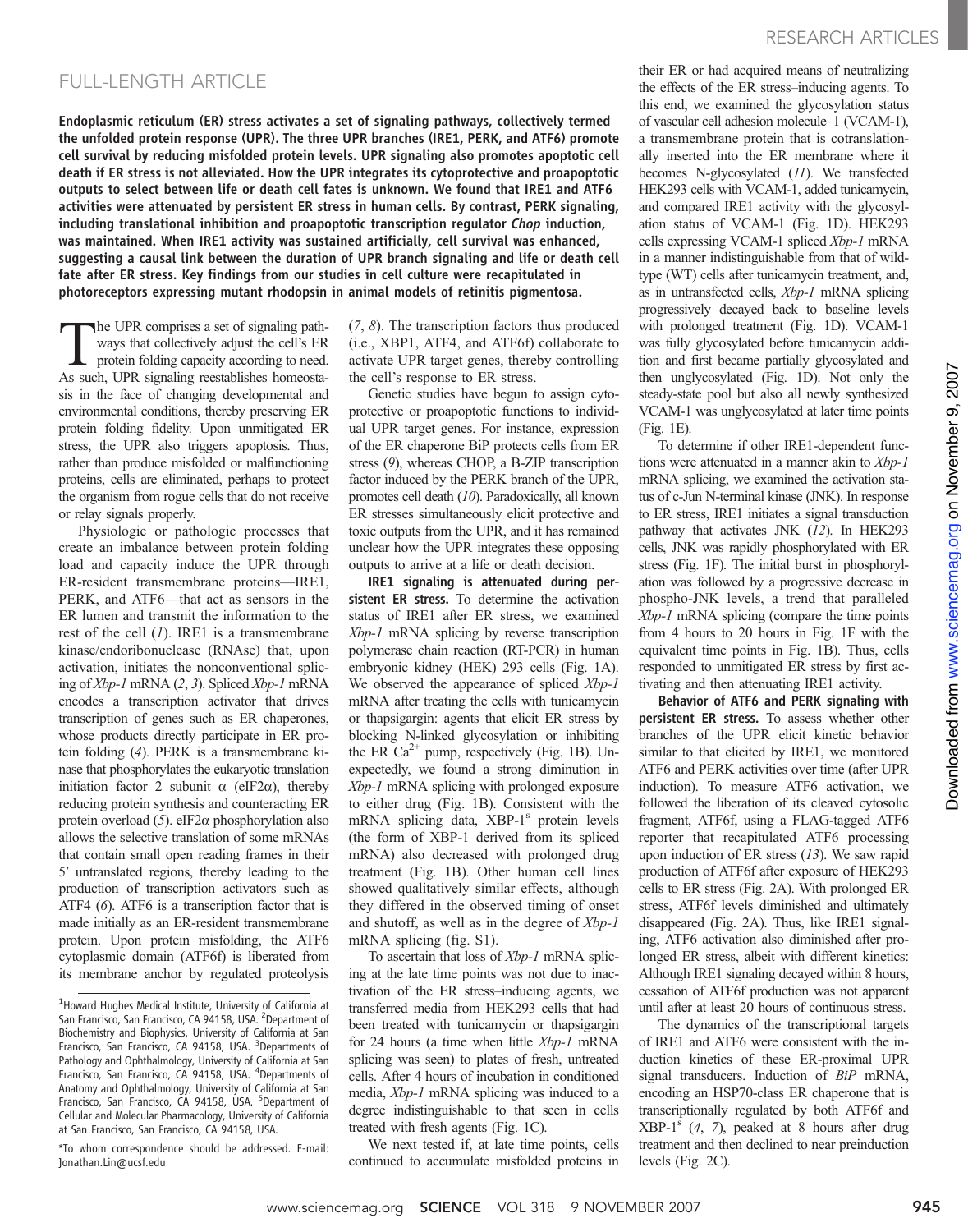### RESEARCH ARTICLES

To assess the activation kinetics of the PERK branch of the UPR, we monitored the accumulation of phosphorylated PERK and its downstream product: phosphorylated eIF2a. PERK activation did not diminish even after prolonged ER stress (Fig. 2B). Consistent with this finding, the translational capacity of cells remained attenuated at all times after the imposition of ER stress (Fig. 2B). Similarly, we observed continuous production of ATF4 (Fig. 2B) and its transcriptional target *Chop* after ER stress (Fig. 2C), although there was some gradual diminution at the later time points. Thus, by contrast to IRE1 and ATF6, PERK branch activation is largely sustained with unmitigated ER stress.

Chemical-genetic control of IRE1 signaling in human cells. To ask whether the attenuation of IRE1 activity had physiological consequences, we sought to selectively control IRE1 activity. We followed a strategy that permitted chemical regulation of IRE1's RNase activity using the adenosine triphosphate (ATP) analog 4-amino-1-tert-butyl-3-(1′-naphthylmethyl)pyrazolo[3,4-d] pyrimidine (1NM-PP1) (Fig. 3A), which binds selectively to the kinase domain of IRE1 mutants bearing an enlarged ATP-binding site (14). A leucine-to-glycine  $[Leu^{745} \rightarrow Gly^{745} (L745G)]$  mutation rendered yeast IRE1 sensitive to 1NM-PP1. We therefore constructed an allele of human IRE1 in which the orthologous amino acid [isoleucine





 $642$  (Ile<sup>642</sup>)] was changed to glycine [Fig. 3A, "IRE1(I642G)"]. Because conventional transfection or transduction gene expression activated the UPR constitutively and caused cell death (15, 16), we used flippase-mediated, site-specific DNA recombination to introduce the drugsensitized IRE1(I642G) mutant allele directly into the genome of HEK293 cells bearing a defined *frt* site (17). No deleterious growth defects were observed in the transgenic cells expressing the IRE1(I642G) allele. The UPR was not constitutively induced in these cells, as indicated by the absence of spliced Xbp-1 mRNA (Fig. 3B, 0-hours time point). Application of 1NM-PP1 alone induced robust splicing of Xbp-1 mRNA in IRE1(I642G)-expressing cells but had no effect on *Xbp-1* mRNA in the parental cells (Fig. 3B). By contrast, the corresponding 1NM-PP1–sensitized allele in yeast required both ER protein misfolding and 1NM-PP1 to activate HAC1 mRNA splicing. The human allele, thus, provided a molecular switch that could be toggled by 1NM-PP1 regardless of ER protein folding status.

We used IRE1(I642G)-expressing cells to test if we could manipulate  $Xbp-1$  mRNA splicing during prolonged ER stress. As in WT cells, in the absence of 1NM-PP1, robust Xbp-1 mRNA splicing occurred in the transgenic cells after drug treatment at early time points and then diminished at later time points (Fig. 3, C and D; compare top panels to Fig. 1A). Thus, the expression of the mutant allele had no deleterious effects on IRE1 activation or attenuation by prolonged ER stress. By contrast, in the presence of 1NM-PP1, Xbp-1 mRNA splicing in transgenic cells was induced and remained elevated (Fig. 3, C and D). Thus, artificial activation of IRE1(I642G) by 1NM-PP1 overcame the attenuation of IRE1 activity seen upon prolonged ER stress, sustaining Xbp-1 mRNA splicing at levels approaching those seen at early time points (Fig. 3, C and D, bottom panels). Although 1NM-PP1 activated IRE1(I642G)'s RNAse activity, we detected no comparable activation of JNK signaling (fig. S2), indicating that the mRNA splicing function of IRE1(I642G) is selectively activated by 1NM-PP1.

IRE1 activity enhances cell viability. 1NM-PP1 control of IRE1 allowed us to assess the physiological consequences of IRE1 activation and attenuation during the UPR. In particular, we asked whether extended IRE1 activation would have a beneficial effect on cell viability upon prolonged ER stress. ER stress induced by both tunicamycin and thapsigargin is toxic to HEK293 cells. Forty-eight hours after treatment, less than 2% of the WT cells survived (Fig. 4 and fig. S3). The addition of 1NM-PP1 had no substantial effect, although it diminished the viability of WT cells slightly (~25% reduction in viable cell number).

By contrast, 1NM-PP1 treatment of HEK293 cells expressing IRE1(I642G) significantly improved their survival. At the 48-hours time point, cell numbers after thapsigargin and tunicamycin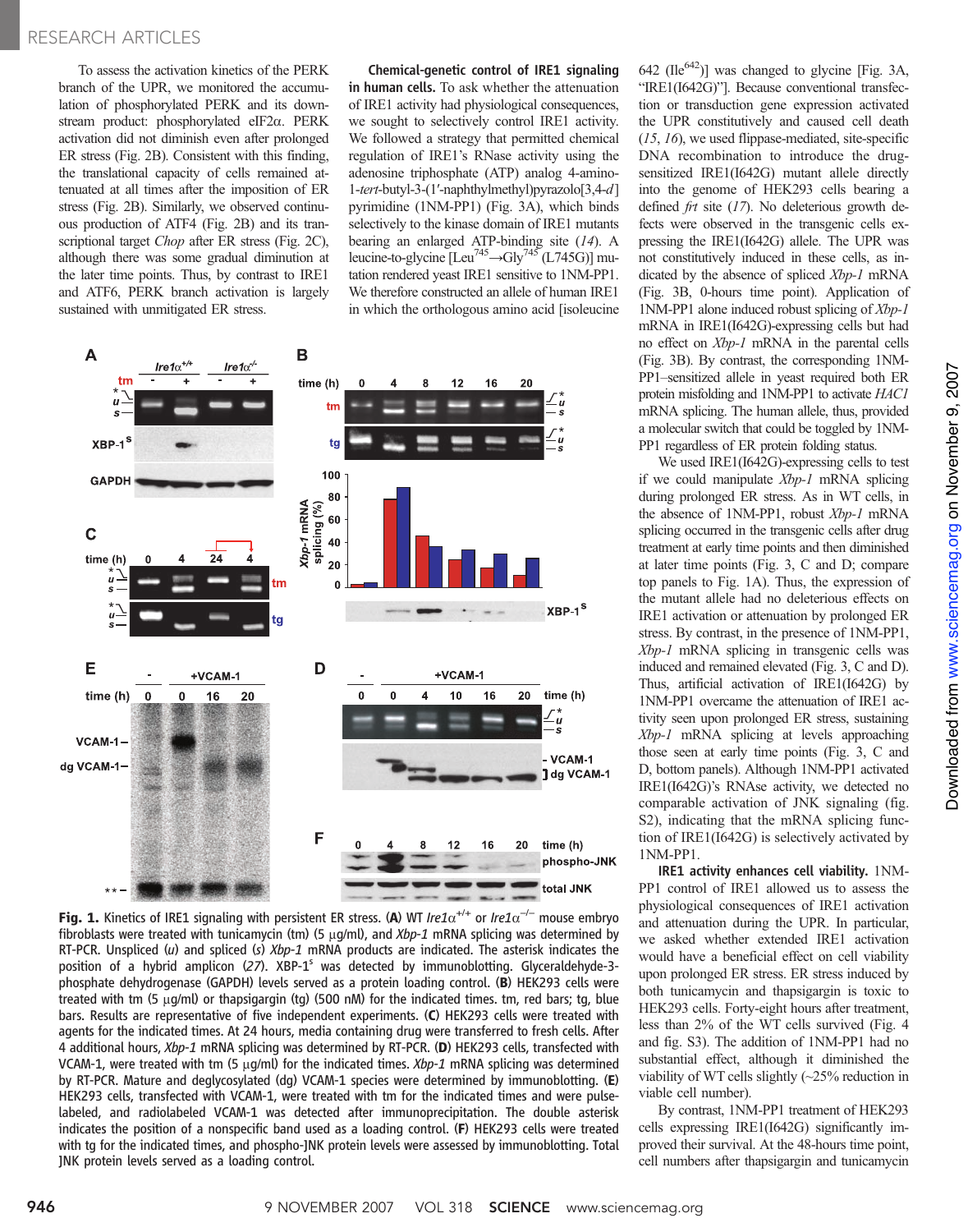

detected by immunoblotting. GAPDH levels served as a protein loading control. (B) HEK293 cells were treated with tg, and phospho-PERK, phospho-eIF2 $\alpha$ , and ATF-4 levels were determined by immunoblotting. Total eIF2 $\alpha$  levels served as a protein loading control. In the bottom panels, cells were treated with drug for the indicated times and were pulse-labeled, and radioisotope incorporation was measured via phosphoimaging. <sup>35</sup>S-Met/Cys, <sup>35</sup>S-labeled methionine/cysteine. (C) Cells were treated with agents (tm, red bars; tg, blue bars) for the indicated hours, and normalized BiP (top panel) and Chop (bottom panel) mRNA levels were measured by quantitative PCR and shown relative to levels in untreated cells. Error bars represent SDs from five independent experiments.



Fig. 3. Chemical-genetic control of human IRE1. (A) Alignments of a portion of the ATP-binding domains of yeast and human IRE1 are shown. The residue mutated to glycine is shown in color (28). The structure of the ATP analog, 1NM-PP1, is shown below. (B) Parental WT and transgenic HEK293 cells expressing 1NM-PP1–sensitized IRE1 were treated for the indicated times with 1NM-PP1 (5  $\mu$ M), and Xbp-1 mRNA splicing was determined by RT-PCR. (C) Transgenic HEK293 cells were treated with tm (5  $\mu$ g/ml)  $\pm$  1NM-PP1 (5  $\mu$ M). *Xbp-1* mRNA splicing was assessed by RT-PCR and quantified. Results are representative of five independent experiments. (D) Transgenic HEK293 cells were treated with tg (300 nM)  $\pm$  1NM-PP1 (5  $\mu$ M). Xbp-1 mRNA splicing was assessed by RT-PCR and quantified. Results are representative of five independent experiments.

treatment were 5 and 20 times higher, respectively, in the presence of 1NM-PP1 than in its absence (Fig. 4). Even in the absence of experimental induction of ER stress, 1NM-PP1 proved beneficial in cells expressing IRE1(I642G), affording a ~30% enhancement of cell growth (Fig. 4 and fig. S3). Thus, IRE1 signaling directly enhanced cell viability in the face of ER stress.

UPR behavior in models of retinitis pigmentosa. The UPR has been postulated to play a role in the pathogenesis of protein misfolding diseases (18). Autosomal dominant retinitis pigmentosa (adRP) is a human protein misfolding disease most commonly caused by a proline-tohistidine mutation at position 23 of rhodopsin (P23H rhodopsin) that leads to its retention within the ER (19–21). Retinal photoreceptors expressing P23H rhodopsin ultimately die, leading to blindness, but the molecular pathways linking rhodopsin misfolding in the ER to cell death are unclear (22). To explore whether the UPR is instrumental in retinal cell death, we examined its activation status in cells expressing P23H rhodopsin.

We assessed P23H rhodopsin's ability to induce ER stress in transfected HEK293 cells. Increased BiP mRNA levels were detected in cells expressing two control ER-targeted proteins, VCAM-1 and WT rhodopsin (Fig. 5A), but not in cells expressing cytosolic green fluorescent protein (GFP), indicating that increasing the protein folding load of the ER induced the UPR. BiP mRNA expression was significantly higher in cells expressing P23H rhodopsin as compared with cells expressing WT rhodopsin (Fig. 5A). The rhodopsin mRNA levels were identical in cells expressing WT and mutant forms of the protein. Thus, P23H rhodopsin is a more potent UPR inducer than WT rhodopsin, presumably because of its folding defect.

We next examined  $BiP$  and  $Chop$  mRNA levels in retinas from transgenic rat models of adRP that express mouse P23H rhodopsin at low (P23H-3 Rho Tg) or high (P23H-1 Rho Tg) levels (23, 24). In WT Sprague-Dawley rats and those expressing the P23H rhodopsin transgene at either level, BiP mRNA increased after the birth of photoreceptor neurons [postnatal day 6 (PND 6)] and increased up to PND 10 or 12 (Fig. 5B). Thereafter, BiP mRNA levels selectively dropped in both transgenic lines expressing P23H rhodopsin (Fig. 5B, top panel). By contrast, Chop mRNA levels concomitantly increased in animals expressing P23H rhodopsin but remained low in WT animals (Fig. 5B, bottom panel). The time course of BiP mRNA decline and Chop mRNA rise tightly matched the rate of retinal degeneration in P23H rhodopsin transgenic animals (Fig. 5, C and D). Furthermore, the changes in  $BiP$  and *Chop* mRNA levels in retinas expressing misfolded rhodopsin mirrored the results seen in cell culture after prolonged ER stress (compare Figs. 5B and 2C). Thus, selective attenuation of cytoprotective UPR output coupled with sustained CHOP production—seen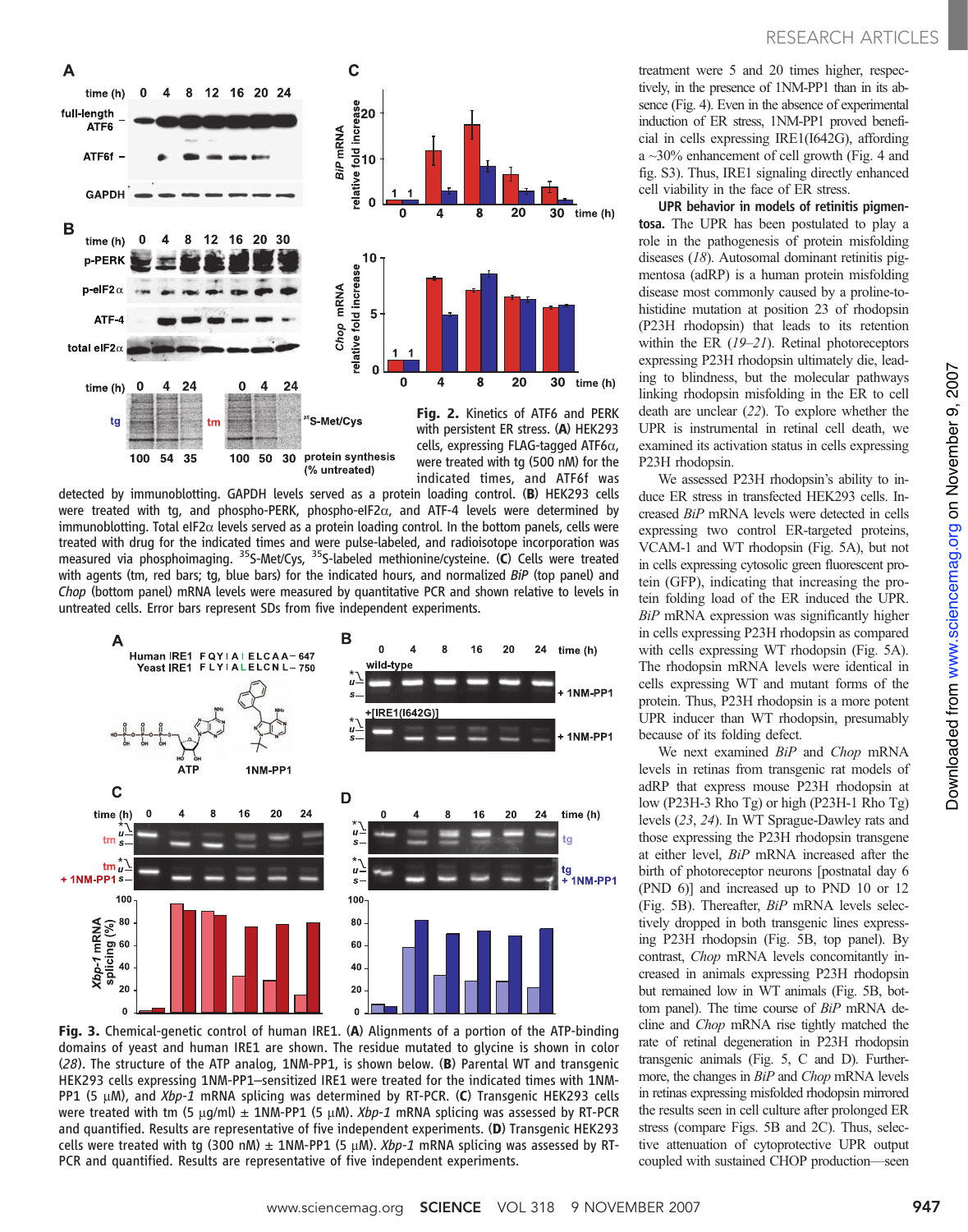Fig. 4. IRE1 signaling enhances cell viability. Parental WT and transgenic HEK293 cells were treated with the indicated agents, and adherent, cresyl violet–stained positive cells were counted at the indicated times and are shown relative to counts of mock-treated cells. Error bars represent SDs from three independent experiments. The arrows indicate  $P$  value  $< 0.01$  when the corresponding samples  $\pm$  1NM-PP1 were compared (Student's t test).



100

80

 $24h$ 

from five independent experiments. (B) Normalized BiP and Chop mRNA levels were measured in retinas [from WT Sprague-Dawley or transgenic rats expressing P23H rhodopsin at high (P23H-1 Rho Tg) or low (P23H-3 Rho Tg) levels] by quantitative PCR and are shown relative to levels at PND 6 (P6): a time when >95% of the mature complement of retinal photoreceptors has been generated. Error bars represent SDs from three animals at each age. \*,  $P = 0.003$ ; \*\*,  $P < 0.001$  [as compared with age-matched WT animals (Student's  $t$  test)]. (C) Light micrographs of representative retinal sections from the inferior posterior retinas of WT, P23H-1, and P23H-3 rats at the indicated ages. The outer nuclear layer (ONL), which is proportional to photoreceptor nuclei numbers, thins as photoreceptors degenerate, and rhodopsincontaining outer segments (arrowheads) shorten. Scale bar,  $25 \mu m$ . (D) The mean ONL thickness was measured in retinal cross sections from transgenic and WT rats at the indicated ages. Error bars represent SDs of ONL thickness from three to six animals at each age. The onset of ONL thinning in both transgenes was at P12 ( $P < 0.05$ ), with progressive thinning at later ages ( $P < 0.0001$ ) (Student's t test).

after drug-induced protein misfolding in vitro or, in the case of P23H rhodopsin, constitutive misfolded protein production in vivo—contributed to cell death.

48h

Discussion. The UPR elicits paradoxical outputs, inducing cytoprotective functions that reestablish homeostasis and cell destructive functions that promote apoptosis. We found that the switch between cytoprotective and proapoptotic output lies in part in the duration of individual UPR branch activity. After rapid initial activation of all UPR branches by ER stress, IRE1 signaling was selectively attenuated in human cells, even though stress persisted. ATF6 signaling also declined with slower kinetics, yet PERK signaling persisted much longer in the presence of unmitigated ER stress. We observed enhanced cell survival after experimentally prolonging IRE1 signaling, thereby demonstrating a causal link between IRE1 activity and cell survival. Thus, IRE1 signaling attenuation by persistent ER stress emerges as a key step in making the life or death decision after UPR induction.

Our results suggest a model by which distinct combinations of individual UPR signaling pathways determine a cell's fate after ER stress. The initial combined activation of IRE1, PERK, and ATF6 produces cytoprotective outputs such as reduced translation, enhanced ER protein folding capacity, and clearance of misfolded ER proteins, along with proapoptotic outputs such as CHOP production. Cytoprotective outputs would outweigh proapoptotic factors at this point, which would be helped by the relatively longer mRNA and protein half-lives of factors such as BiP (25). This phase of predominantly beneficial UPR output would thus provide a "window of opportunity" for cells to readjust their ER to cope with stress. If these steps fail to reestablish homeostasis, IRE1 signaling and then ATF6 signaling are attenuated, creating an imbalance in which unchecked proapoptotic output guides the cell toward its demise. The variation in IRE1 signaling kinetics across different human cell types (fig. S1) may reflect differential susceptibility to ER stress– induced cell death among different cells and organs, reinforcing growing evidence that the metazoan UPR is tailored toward the physiologic functions of particular organs and cell types (26).

The experimental conditions used in our cell culture studies induce irreparable protein misfolding and resemble pathological processes in which inherited mutations produce misfolded proteins. It was unexpected that in retinal degeneration models, rhodopsin molecules bearing the causative mutation of the disease induced changes in UPR activity that resembled those observed with unmitigated stress after drug treatment. Whereas WT retinal cells induced BiP concomitant with the developmental need to fold large amounts of rhodopsin, retinal cells expressing mutant rhodopsin selectively shut down BiP production and increased CHOP production, suggesting that down-regulation of IRE1, coupled with maintenance of PERK signaling, may drive